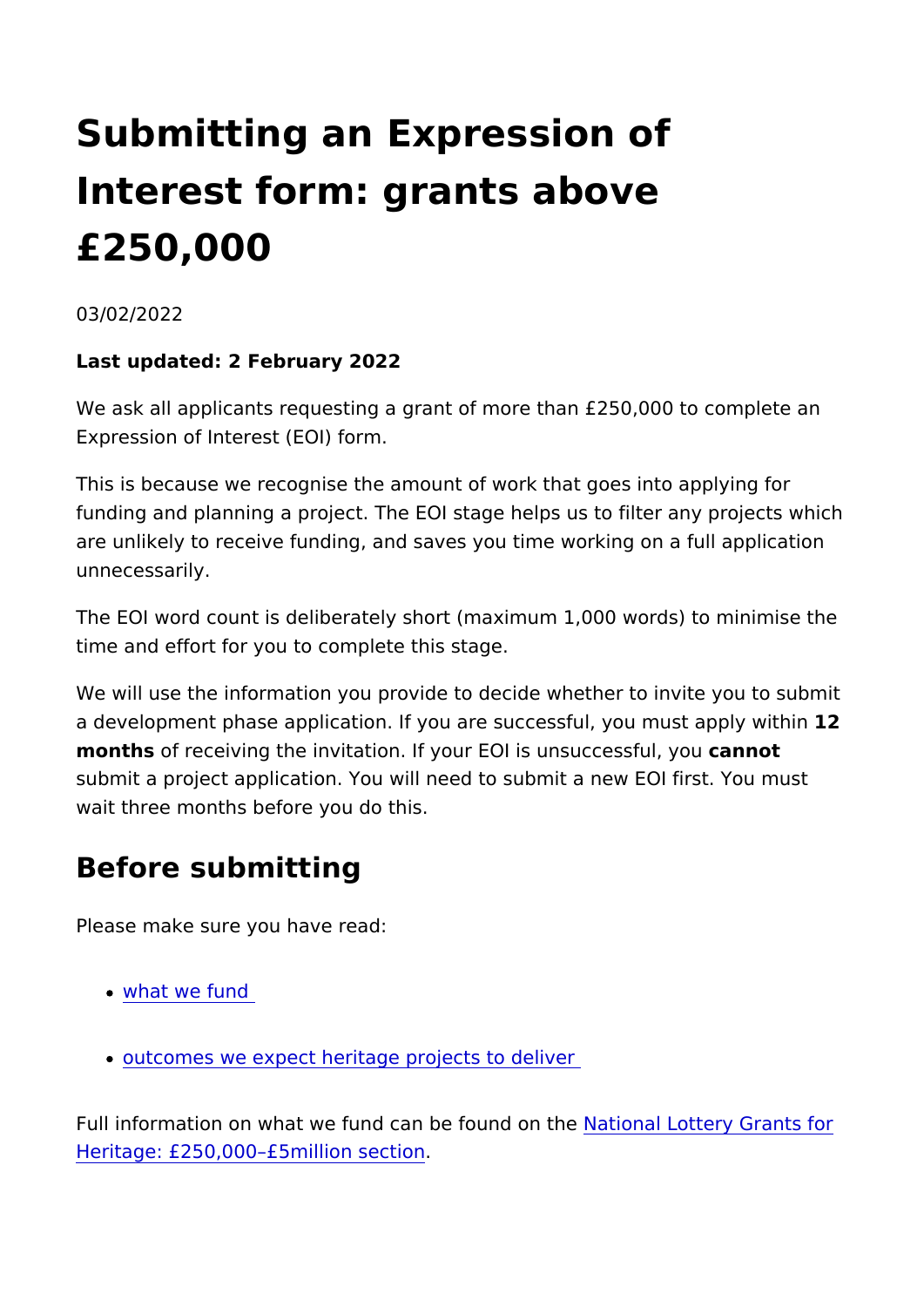Please see notes below on how to fill out your EOI form.

#### How to submit

When you are ready, please complete toetfoumdomgofuor a heritag [proje](https://www.heritagefund.org.uk/funding/sign-in)ctervice.

You will need to register an account for yourself and for the organisation applying for.

#### Hearing back from us

We aim to respond to your  $E$ ① W  $\omega$  ik hing days.

We will let you know via email whether you are successful in be to submit a development phase application.

If we are not inviting you to apply at this time, we will give you

Common reasons EOIs are unsuccessful

EOIs are not always successful. Some common reasons include:

- not providing enough information about target audiences no the project will achieve our mandatory idet croan ee of people w [be involved in he](https://www.heritagefund.org.uk/funding/outcomes/wider-range-people-will-be-involved-heritage)ritage
- repeating our list of outcomes rather whan a hopue complexing the project will achieve
- not explain hing the outcomes will be achieved
- telling us about capital work only
- not explaining the need/demand for the project nor wider su

## How to write your EOI description

Here are some tips on how to describe your project, following t form.

#### What the project does

Tell us what heritage activities you are going to deliver. This in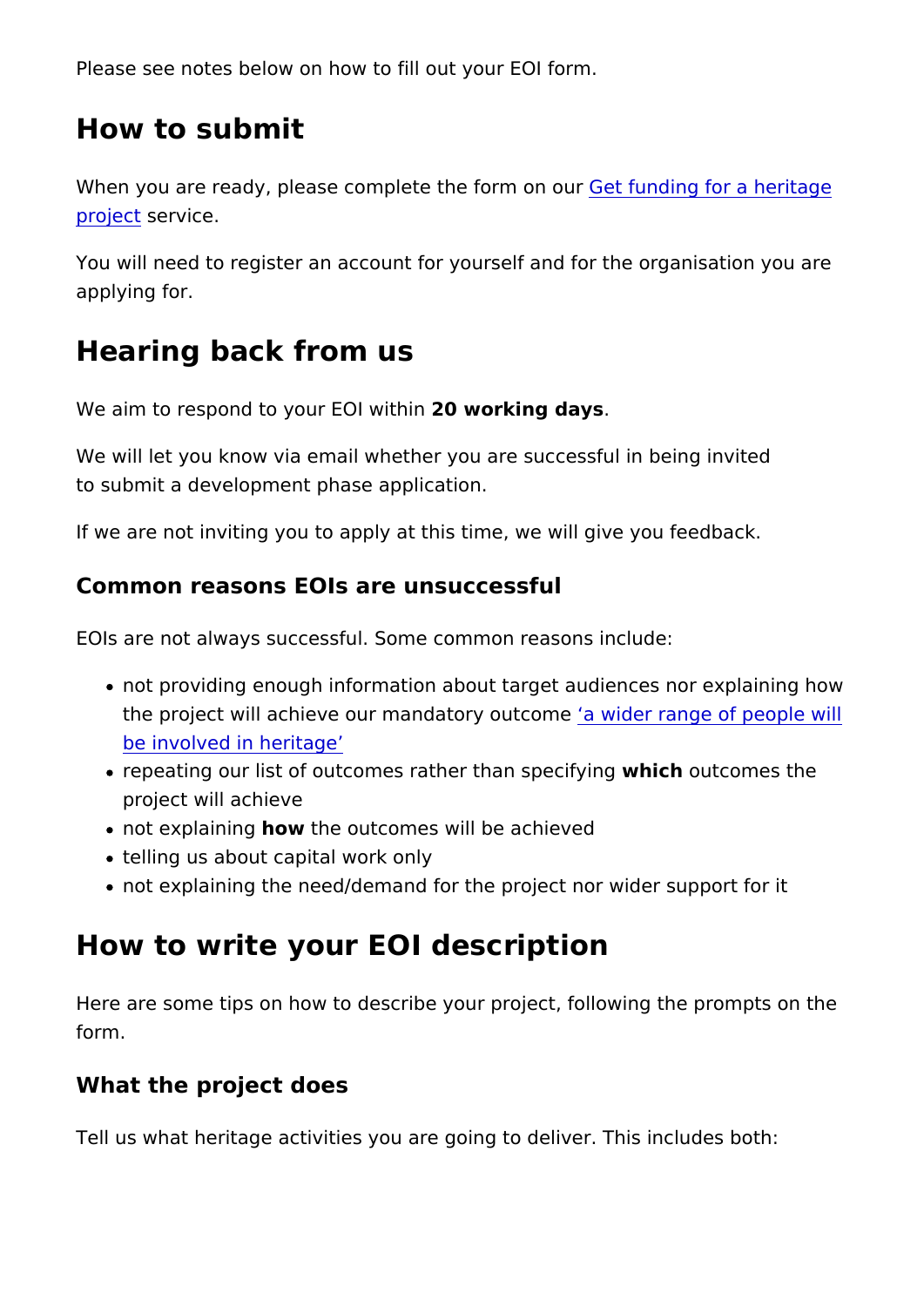- engagement activities that involve people in heritage
- capital activities, such as repairs and conservation or buyin

Please tell us about any aspects that are already under develop confirmed, such as:

- options appraisals
- feasibility studies
- preparatory work funded by other organisations
- partnership funding
- permissions for work, particularly for the development phase

Programme outcomes

Tell us how your project will achieve our maAn dwaitobery roauntgcome ' [of people will be involved](https://www.heritagefund.org.uk/funding/outcomes/wider-range-people-will-be-involved-heritage) in heritage

You will need to describe:

- any /heritage activities /which will help achieve this outcome
- who your target audience is/are
- who your partners are, particularly community partners /
- how your proposals remove barriers to heritage participation /

Find out more lime dusion guidance

We will also need to know about the tow that will achieve.

Heritage focus

Tell us about the heritage and why it s important to people (fin [What we fund](https://www.heritagefund.org.uk/funding/what-we-fund) )page

Top tipdon t waste your word count by repeating information that publicly available online.

If your project does not include any activities that involve peop are unable to fund it.

Project reasons

Tell us any strong reasons why your projecto mushigocahead include: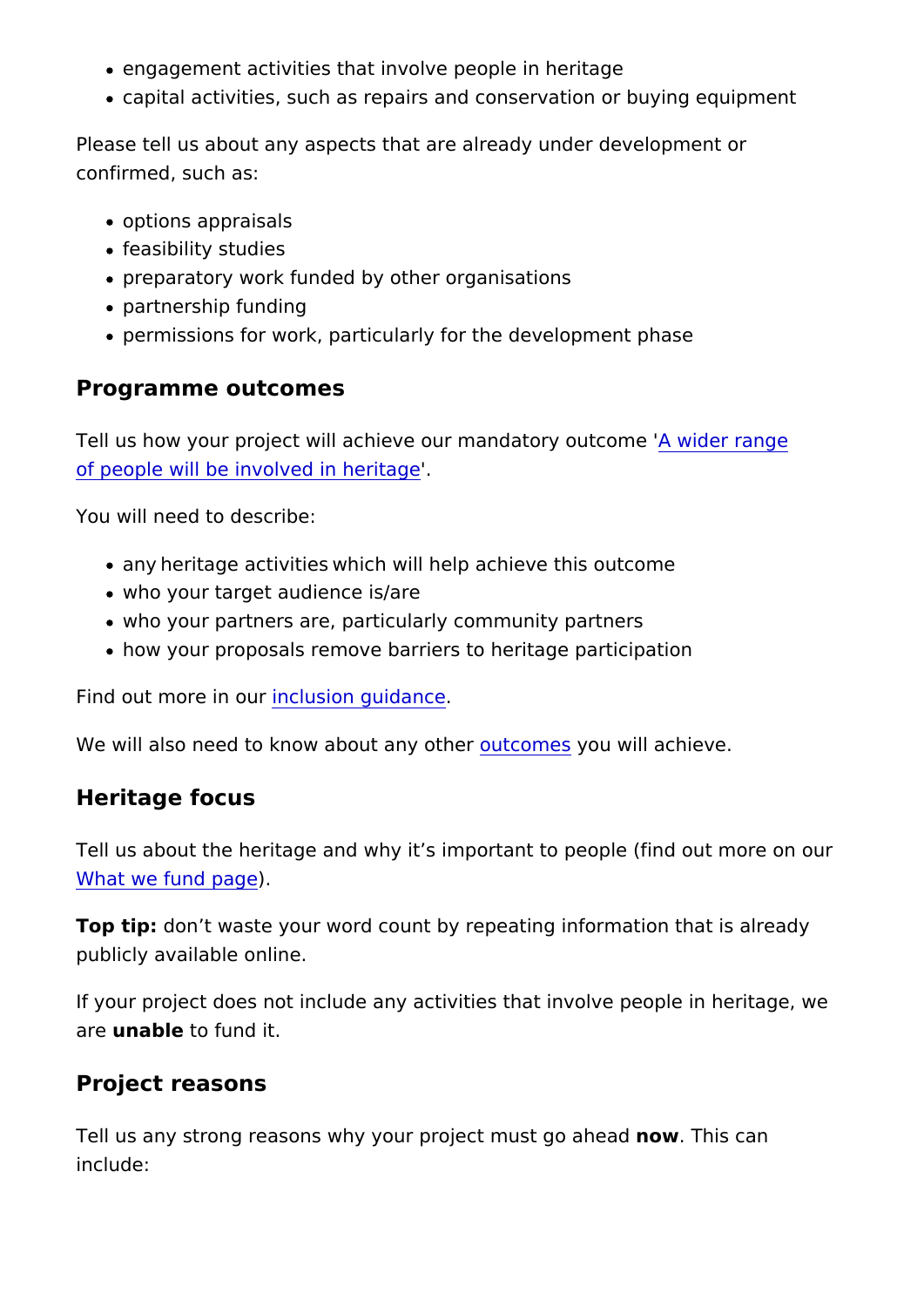- being part of a wider regeneration or enterprise scheme
- time-limited confirmed partnership funding
- o evidence that partners, such as developers or community or want to be involved
- heritage is at risk
- permissions for work already achieved, particularly for the development phase

Development and delivery phases

If you want to apply to us for more than £f2.550tn0e0e0d ytoouayopilly for and secure a grant to develop your plans and project further.

This is what we call /the development phase . /

The development phase must take a realistic amount of time (no years).

Th[e Information we](https://www.heritagefund.org.uk/funding/national-lottery-grants-heritage-250k-5m) section of the application guidance explains information is needed for a development phase application and application. You will find this useful when telling us about the activities.

#### Overall cost

Fill in the estimated costs for the development and delivery pha project. This includes any confirmed income.

## Expression of Interest Frequently Asked Questions

When will I hear if my EOI is successful?

We aim to respond to your EOI within 20 working days.

What happens if my EOI is unsuccessful?

We will explain our reasons for not inviting an application at th

A new EOI can be submitted after three months.

What happens if my EOI is successful?